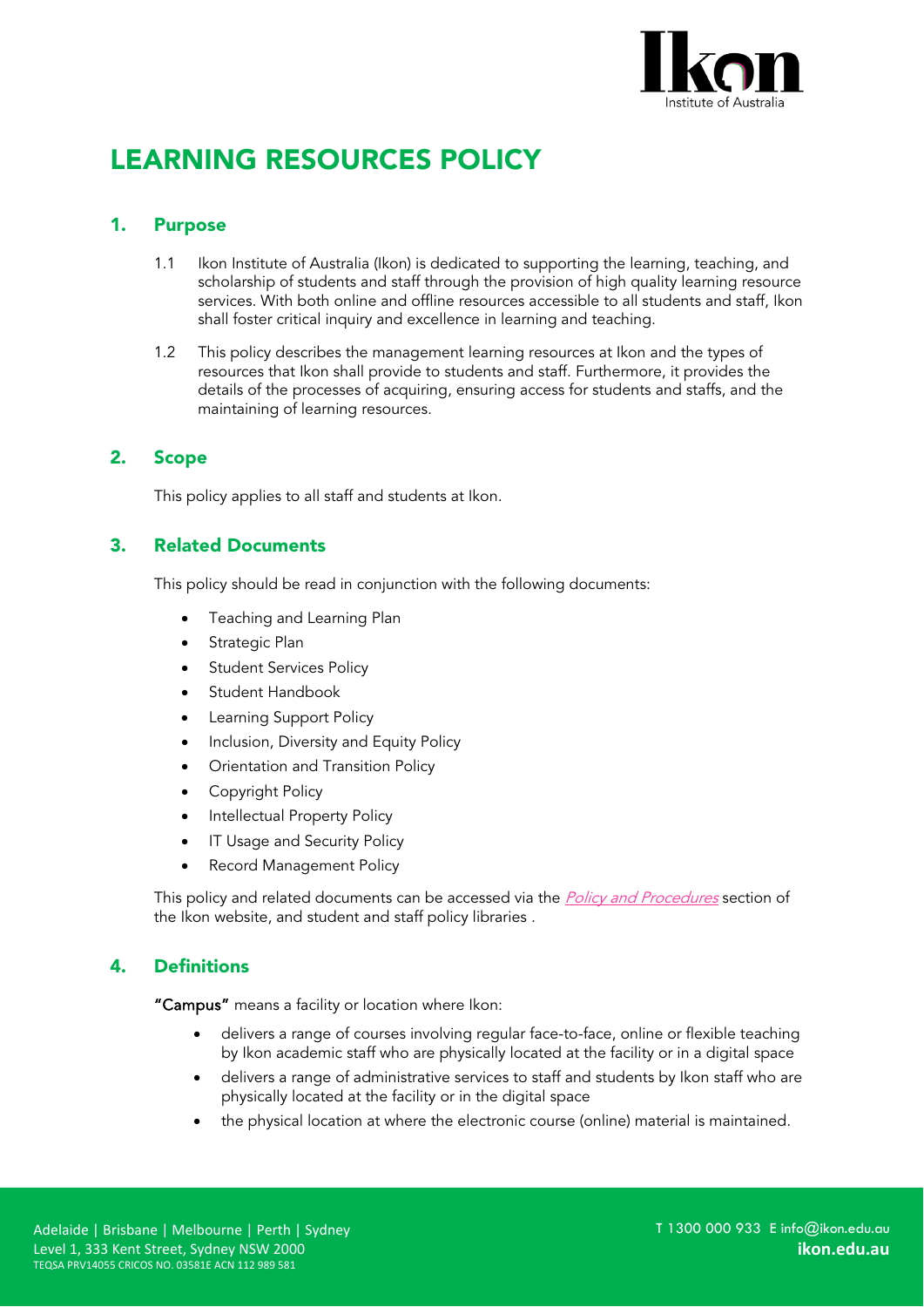

"Copyright" is defined in the *Copyright Act 1968*, and includes the legal right of the creator to reproduce, communicate, publish, sell, or distribute content and intellectual property exclusively for a fixed number of years

"Information technology (IT) services" means digital systems used for storing, retrieving, and exchanging information. Education IT services include online learning management systems, elibraries and e-catalogues, student cards, student emails and passwords, on-campus computers and printers.

"Learning Facilities" means the facilities provided to students, so that they can use every opportunity to develop their full potential and includes buildings, fixtures, and equipment necessary for the effective and efficient operation of teaching, learning and assessment. This may include, but is not limited to physical and digital classrooms, other student learning spaces and virtual platforms, digital resources, building fixtures, furnishings, and equipment.

"Learning Resources" means physical and virtual resources that are needed to enable students to achieve the learning outcomes of their academic program.

"Library Resources": means collection of hardcopy and online resources of data and learning material available through the library service for the use of staff and students.

# **POLICY**

#### 5. Principles

- 5.1 Learning resources are acquired and managed in close alignment with the teaching, learning, and scholarly activities undertaken at Ikon.
- 5.2 Ikon recognises that the curriculum shall be designed and developed to:
	- Respond to the diversity of learning needs and experiences that characterises the student population, irrespective of enrolment type (online or on campus)
	- Demonstrate a commitment to student centred learning and the development of lifelong learning skills
	- Encourage the development of learning communities within and between student groups and staff by maximising opportunities for interaction and communication.
- 5.3 There is an appropriate mix of learning facilities and technologies that enable equitable access to learning resources and academic support.
- 5.4 A cooperative approach amongst curriculum designers, e-learning and technology experts, and other people with acknowledged expertise is encouraged for the management, enhancement and delivery modes of learning facilities, technologies, resources and support.
- 5.5 The systematic review processes is embedded to reflect upon and incorporate student feedback, current pedagogical practices and educational priorities for continuous improvement of learning facilities, technologies, learning resources and academic support.
- 5.6 Learning resources shall be:
	- **Current**
	- Relevant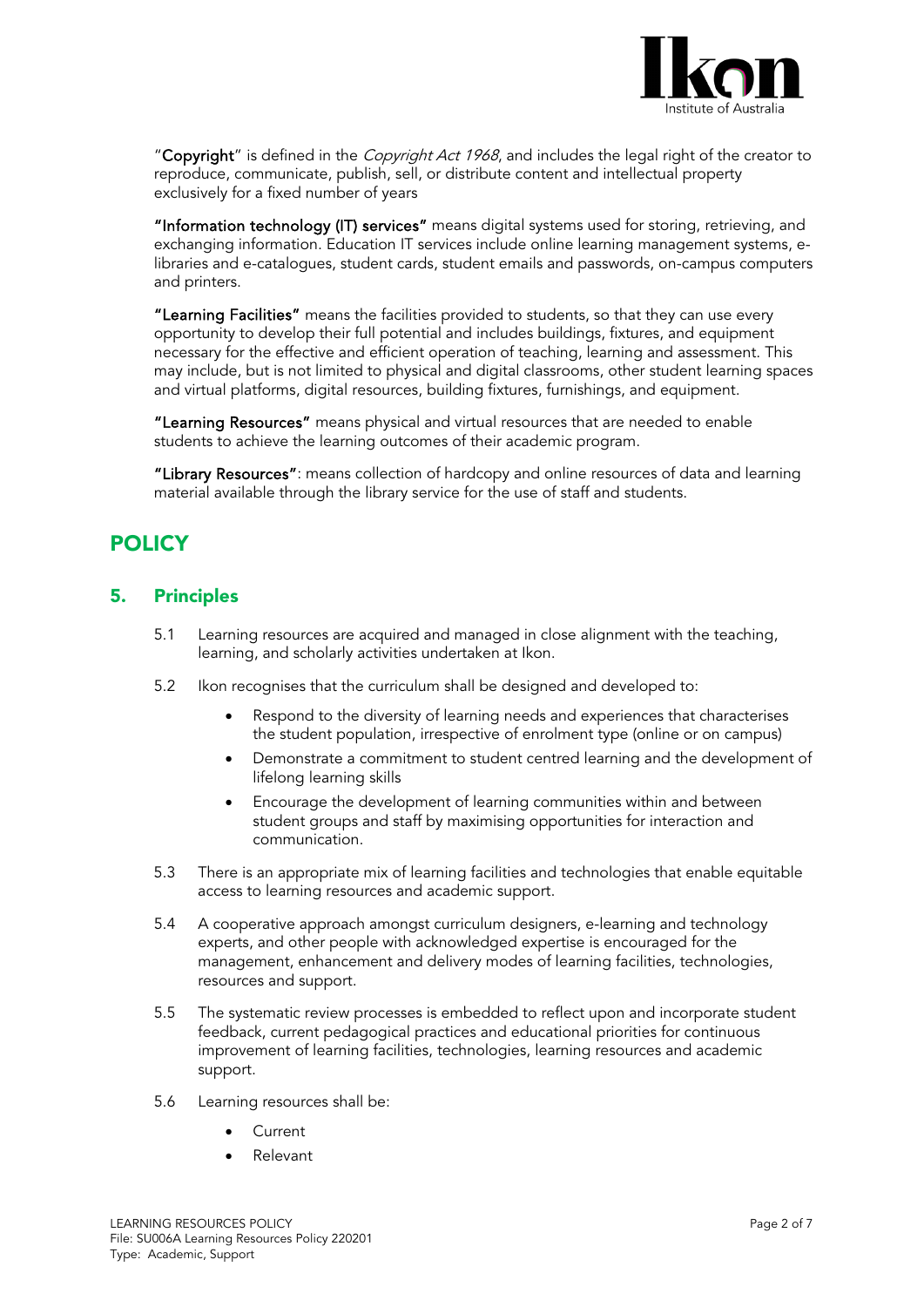

- Of high academic quality
- Accessible to all students and staff
- 5.7 All learning resources, including associated infrastructure, shall be accessible to all students and staff, including those with specific needs.

#### 6. Learning Resources

- 6.1 Ikon shall ensure that all learning resources for a subject or course are:
	- accurately aligned with Ikon's graduate attributes, learning outcomes, and reflects the appropriate Australian Qualification Framework (AQF) level
	- aligned to the Diversity, Inclusion and Equity Policy to maximise accessibility to all students irrespective of their mode of study and/or additional needs
	- provided in formats that are appropriate to the type of content and learning outcomes that are to be achieved
	- reviewed regularly to ensure that they are relevant, current and where required, authoritative
- 6.2 All learning resources comply with copyright legislation and third-party licensing agreements. Where student contributions from previous teaching sessions are used as learning resources, informed consent is provided as per the Ikon's Intellectual Property Policy and Copyright Policy.
- 6.3 Learning resources may be adapted and released to meet the requirements of students with additional needs. Adaptive technologies and modified resources shall reflect the Inclusion, Diversity, and Equity Policy and the Reasonable Adjustment Policy where appropriate.
- 6.4 The quality of learning resources shall be regularly monitored and include gathering feedback from students and staff to enhance learning resources and ensure the provision of resources is responsive to changes in users' needs and demands.
- 6.5 Preference shall be given to the purchase or subscription of electronic versions of licenced third-party learning resources, provided the budgetary, licensing and technological needs maximise access, availability and flexibility of delivery.

**Library and Information Resources**

- 6.6 Ikon shall maintain an online repository of learning and teaching materials including:
	- Open access journals
	- E-journals
	- E-books
- 6.7 Ikon shall maintain subscriptions to providers of online journal databases, which is reviewed annually and expanded when any new courses or study units are approved for delivery.
- 6.8 Wherever possible, Ikon shall provide access to the digital version of textbooks alongside the physical version. All digital resources shall be accessible to students and staff via the online library catalogue.
- 6.9 The e-Library can be accessed by staff and students 24 hours, 7 days per week through their unique identity login and password using their own computer at any location on the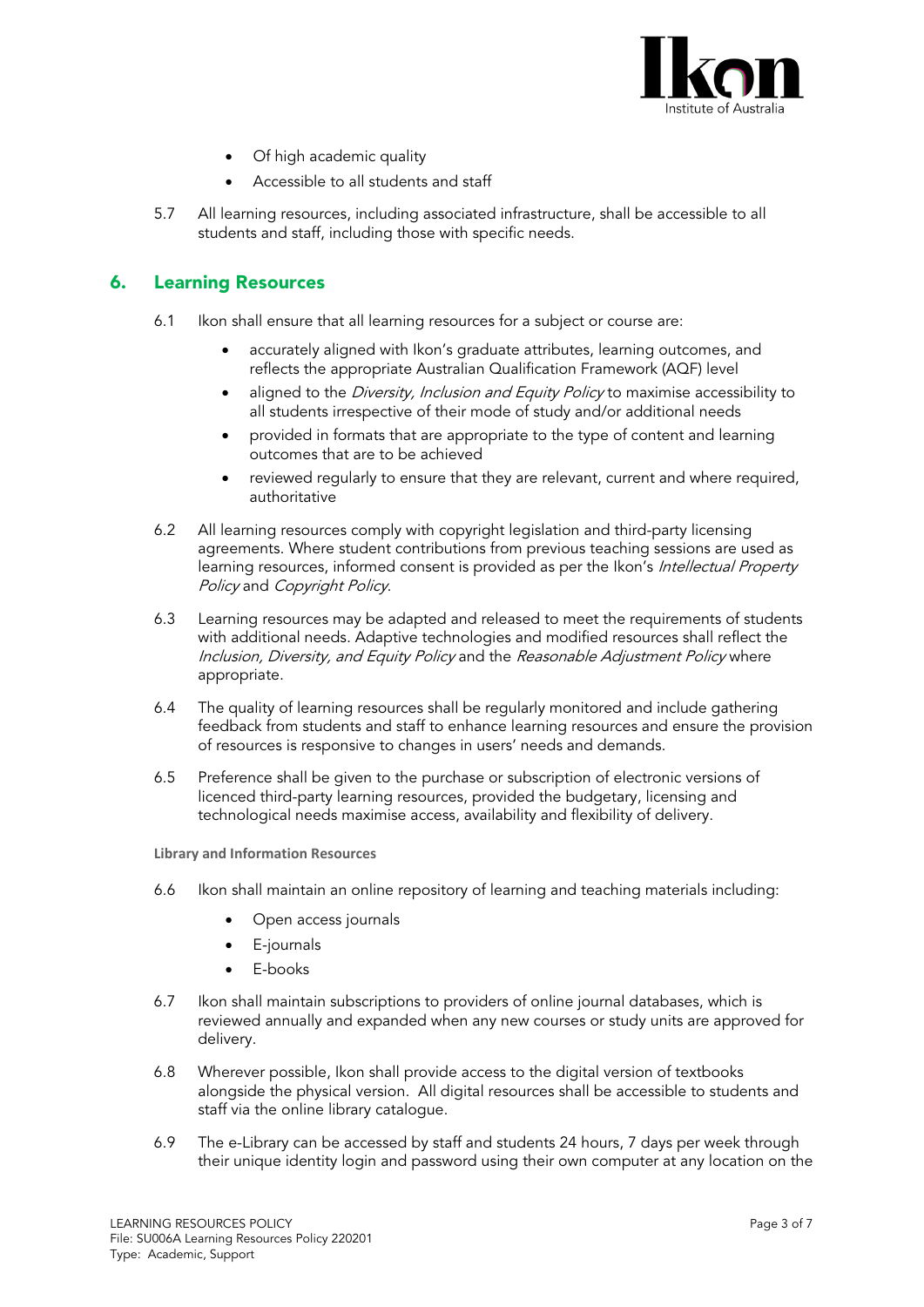

campus or remotely. Security shall be maintained by access controls such as unique login and passwords and firewall protective systems (see the IT Usage and Security Policy.

- 6.10 All staff and students with valid Ikon identification shall be permitted to use and borrow items. Access to the library and information resources shall be free of charge.
- 6.11 Learning resources shall be designed to accommodate students with specific access needs.
- 6.12 Normal library opening hours are from 8:30am to 5pm every day. Online resources are available 24 hours, 7 days/week.
- 6.13 Staff and students shall be familiarised with library and information resources at Ikon through induction and orientation sessions, respectively.

#### 7. Learning Facilities

- 7.1 Ikon is committed to designing and maintaining learning facilities that support and enhance the student experience, enrich teaching, learning and assessment activities, and ensure increasing engagement in productive, inclusive and culturally responsive learning in accordance with Ikon's Strategic Plan.
- 7.2 Ikon's spaces are allocated for curriculum development, teaching, learning and research purposes, as well as other essential purposes.
- 7.3 Ikon's space allocation is administered by the Dean in collaboration with the Senior Management Team.
- 7.4 Space shall be allocated on the basis of need and is subject to periodic review involving stakeholder consultation and where possible reallocation as required to Ikon's strategic priorities at the direction of the CEO.
- 7.5 Requests to alter the use of any space must be approved from the relevant management levels within Ikon, depending on the extent of the alteration and considering factors such as:
	- Health and safety requirements
	- Educational needs
	- Availability of similar space nearby
	- An assessment of the implication of the potential loss of the original space on the operations of Ikon
	- Strategic operational needs and requirements.
- 7.6 Ikon balances the need for students, staff, visitors and contractors to be able to access facilities in a full and useful manner, with the need to provide appropriately safe and secure premises.
- 7.7 All students, staff, visitors and contractors are required to assist with physical security responsibilities at all times as directed.
- 7.8 Emergency services are permitted to enter Ikon's premises:
	- in an emergency situation
	- in response to a call for assistance from staff, students or a member of the public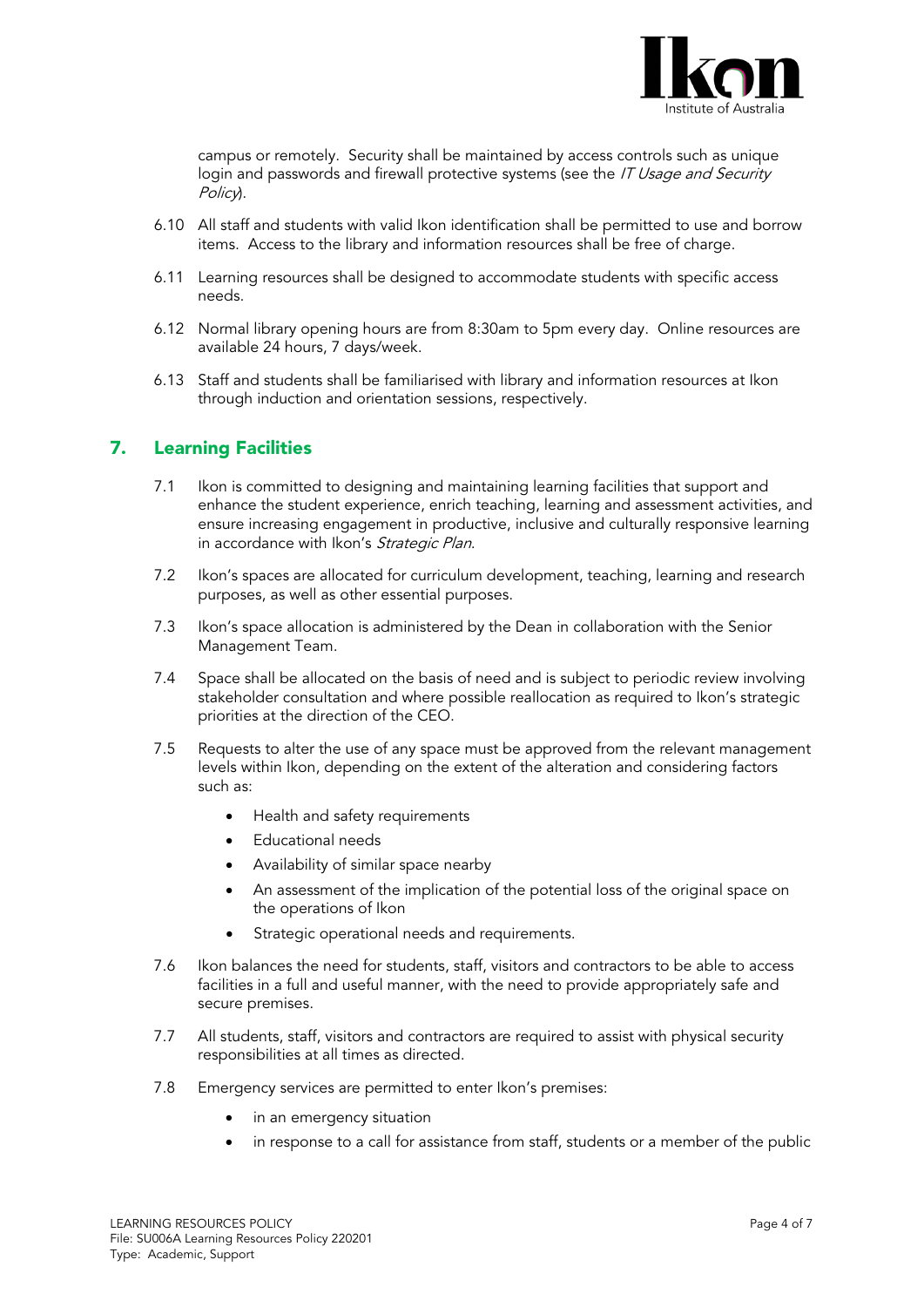

as part of their commitment to community safety or to address a workplace health and safety issue

# 8. Learning Technologies

- 8.1 Learning technologies shall be made available to students and staff via the Learning Management System (LMS) and shall be appropriately supported to ensure that staff and students are provided with the necessary resources to deliver Ikon's learning and teaching goals.
- 8.2 The LMS shall be available to staff involved in teaching and learning and students enrolled at Ikon.
- 8.3 Access to learning technologies on the LMS by staff and students shall:
	- be subject to the applicable licensing agreements and hosting arrangements
	- require appropriate authentication and authorisation of users (by an approved Ikon ID).
- 8.4 Students and staff are required to behave in a courteous and respectful manner, according to relevant Code of Conduct and in compliance with applicable laws (such as privacy, copyright and cyber-bullying) along with any applicable Ikon policy (such as the IT Usage and Security Policy).
- 8.5 Ikon shall provide a robust and reliable service for learning technologies. In accordance with accepted commercial guidelines.
- 8.6 Ikon recognises that technology failure is unavoidable. In the event of unscheduled outages due to extreme or unforeseen circumstances, Ikon shall ensure students are advantaged via the moderation of grades or some other type of intervention, such as extensions or opportunities for resubmission. The appropriate remedial action shall be determined on a case-by-case basis and approved by the Dean or their delegate.
- 8.7 Resources shall be provided for the development and maintenance of the LMS to ensure a reliable and robust platform for learning and teaching activities.
- 8.8 Resources shall be provided for the provision of training and support to staff and students using applications on the LMS to ensure capabilities in their use.
- 8.9 New learning technologies shall be added to the LMS based on demonstrated need and the availability of sufficient resources to properly manage and maintain them.

#### 9. Acquisition of Resources

- 9.1 The Heads of School shall make acquisitions in consultation with relevant academic staff. All purchases shall be made in accordance with the levels of authority defined in the Delegations Policy.
- 9.2 Staff and students may request acquisitions. Their request is required to demonstrate the relevance of the resources to a subject or course at Ikon.
- 9.3 Digital resources shall be acquired at the discretion of the Heads of School in consultation with the academic team, and in accordance with the Delegations Schedule and Budget.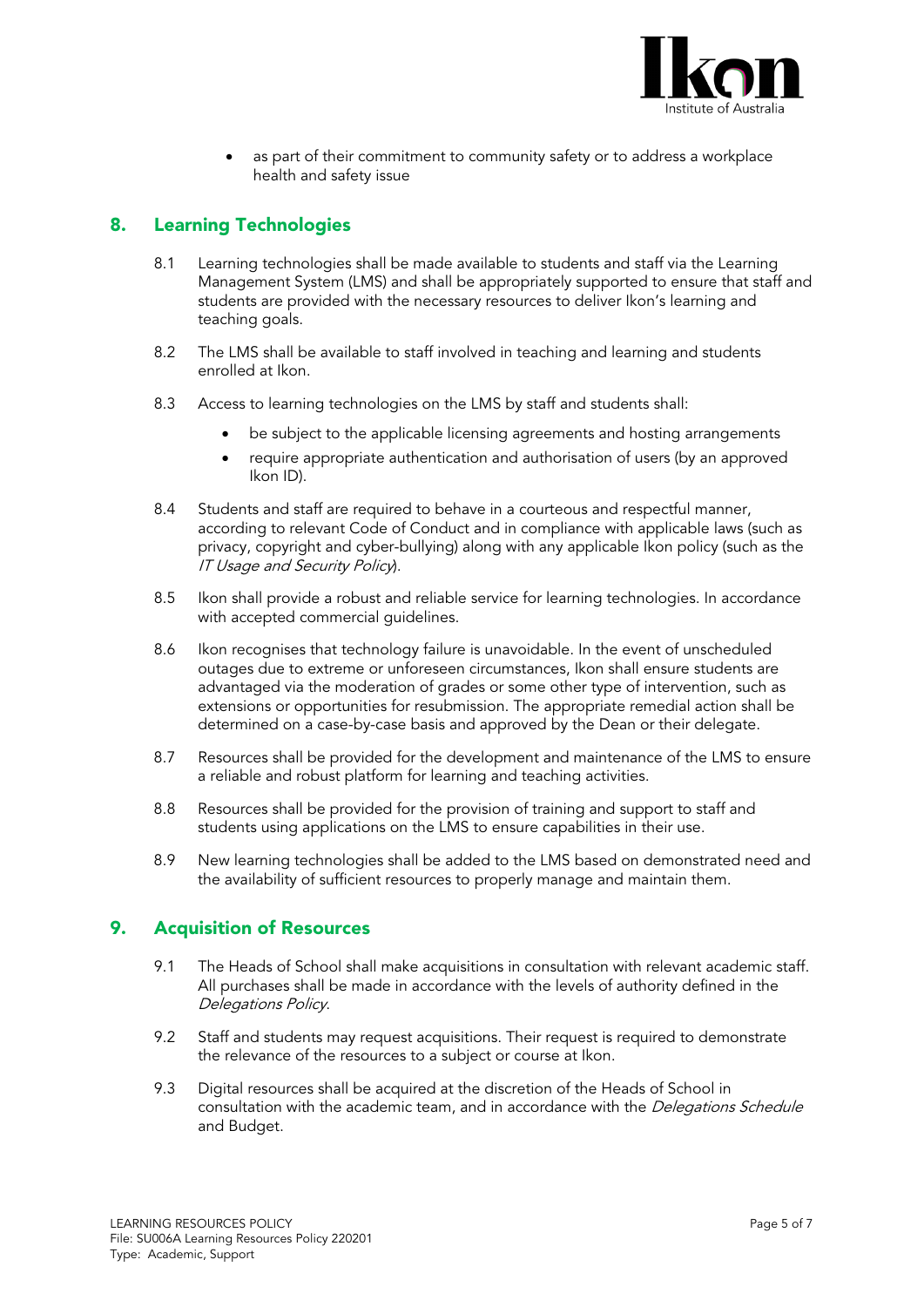

- 9.4 Prior to each teaching trimester, the Education Team shall ensure that all necessary resources for that trimester are available to students in both digital and hardcopy format, including:
	- Textbook materials and essential readings for each subject
	- Recommended readings for each subject
	- Extended discipline specific readings
	- Recommended learning resources such as style guides, citation guides, and study guides.

#### 10. Maintenance

- 10.1 The Education Team oversees the process of removing out-dated, worn out, and irrelevant materials, and acquiring new, up to-date high quality additions.
- 10.2 Heads of School and faculty senior lecturers shall regularly report and provide advice to the Teaching and Learning Committee regarding new acquisitions plans of library resources for supporting Ikon courses.
- 10.3 Additionally, accessibility arrangements shall be reviewed alongside student and staff feedback and updated to ensure that all students and staff have full access to learning resources.

#### 11. Publication

This policy shall be published in the *[Policy and Procedures](https://ikon.edu.au/policies-procedures/)* section of the Ikon website, and in student and staff policy libraries.